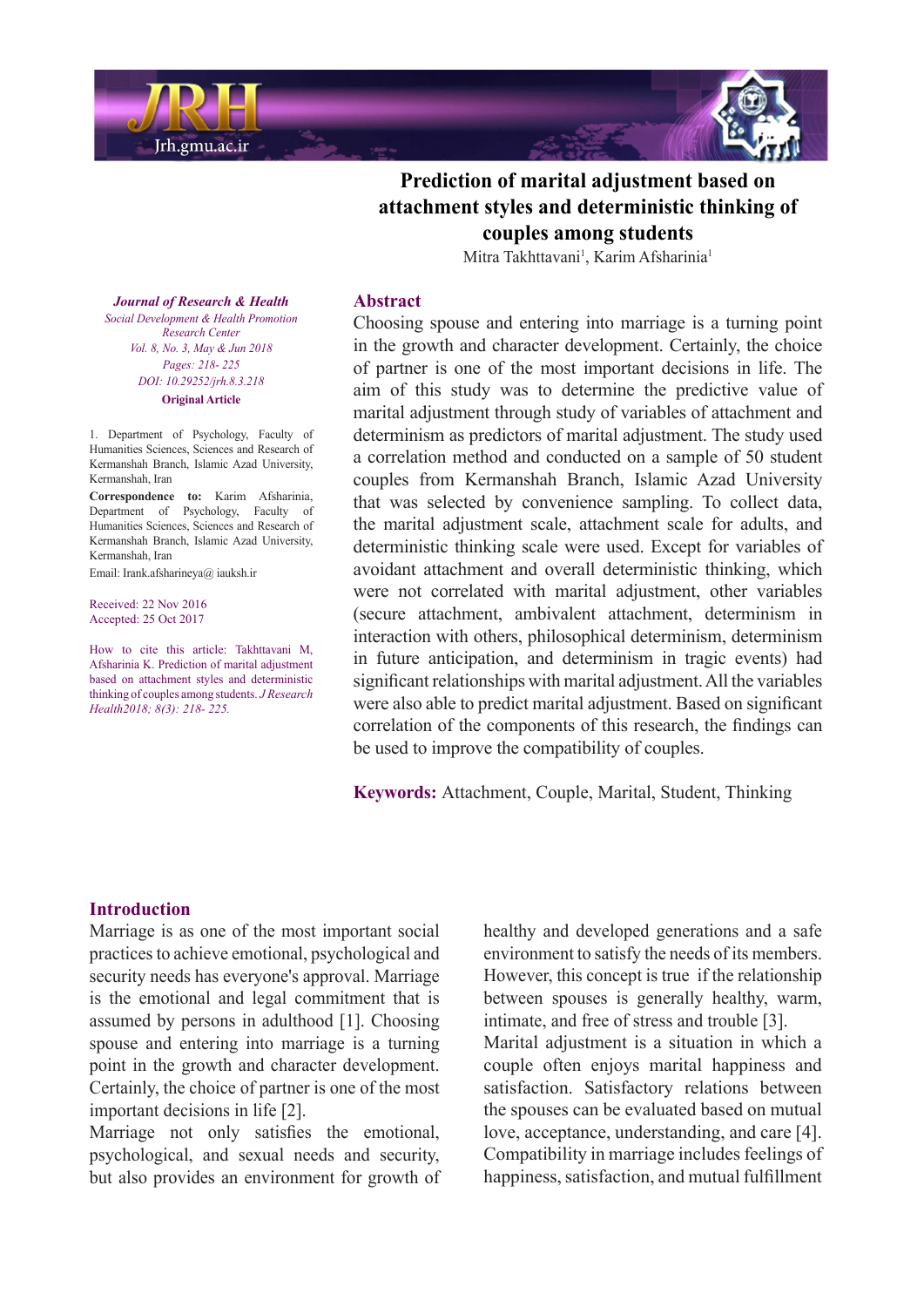of needs as it is considered for the foundation of many marriages [5].

Compatible couples are wives and husbands who have a lot of agreement with each other; they are satisfied with their relationships and its type and level; they enjoy their leisure time and properly manage their time and financial issues [6]. In general, it is accepted that marital adjustment is a multidimensional concept encompassing different factors that contribute to satisfaction or dissatisfaction in a relationship therefore there is no general consensus on the definition of marital adjustment. The reason for such disparity is originated from social, psychological, personality, and demographic factors that are associated with marital adjustment. Marital adjustment is a continuum and any change in the process of this continuum is possible  $[7]$ .

Marital problems go back and forth in the continuum of marital adjustment as a response to the interactive elements of the human experience. Quality of marital relationship has a two-person property and it may not be transferred from one marriage to another [8].

One of the important factors drawing attention in recent years that has also an impact on marital satisfaction and adjustment is initial experience of individuals in relation to their parents or their emotional relationship with their parents in childhood. Some studies have tried to answer the question "how early experiences in childhood can affect his/her life in adulthood" [9]. Many psychologists and family therapists also consider couples' personality traits and children experiences as well as the quality of relationships among key members as the most important factor in the success or failure of their marriage  $[10]$ .

One of the most influential theories is Bowlby's attachment styles that focuses on early relationships in the family environment as they can affect next relations of individuals. He states that intimate experience in childhood leads to the formation of schemas and named them as active cognitive models about intimate relationships [11]. Bowlby suggested that emotional boundaries with parents lead to the sense of security. On the other hand, negative relationships devoid of emotions and punishment in early childhood cause a person to experience an insecure attachment style. People with such attachment style often deem close relationships make them uncomfortable and thus, they endure a lot of pressure later in their marital relationship. Type of children's attachment affects the formation of romantic relationships in adulthood  $[12]$ .

According to the model of adult attachment style, there are two levels of image of "self" (positive or negative) and two levels of image of "others" (positive or negative) along with two levels of anxiety and avoidance in people, which create one secure attachment style and three insecure attachment styles. The couple members who have these three insecure styles distrust their spouse and show low levels of solidarity and interdependence; they have difficulties in being committed and report lower levels of satisfaction with their relationships [13].

Cognitive distortions are among factors that play a role in processing of cognitive processes such as expectations, perceptions, and mental forms and patterns that each person expects from his/her spouse [14]. Deterministic thinking is one of the last known cognitive distortions, and it is the root of cognitive distortions that has an influence on conflict and marital satisfaction  $[15]$ . Many marital conflicts that lead to divorce ensue from couples' pertinacity, insistence on their point of view, and ignoring the other side, which may to a large extent be affected by high levels of deterministic thinking. Clinical studies during couple therapy show that reduced or corrected deterministic thinking in couples alongside other cognitive techniques result in marital satisfaction and consequently reduced rate of divorce  $[16]$ .

Monga et al. [17] showed that Islamic married lifestyle has a significant effect on marital adjustment. In other words, the Islamic lifestyle had a significant positive correlation with marital adjustment.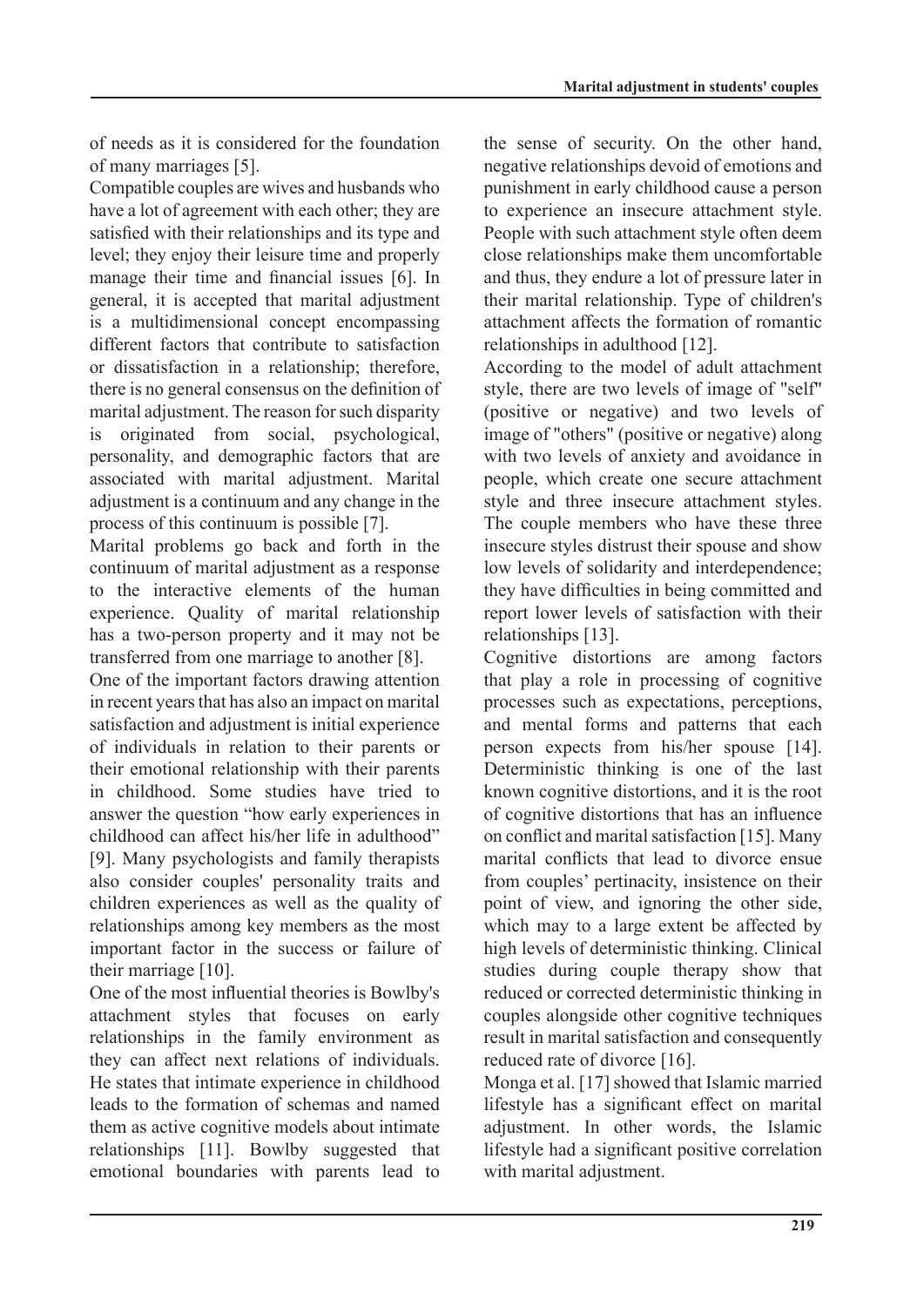Shindel et al. [18] showed that avoidant and ambivalent attachment styles had a positive relationship with marital satisfaction and marital conflicts, a positive relationship with emotional intelligence and marital satisfaction, and a negative relationship with emotional intelligence and marital conflict.

Timm and Keiley [19] indicated that people who had a secure attachment had higher marital satisfaction than those who had avoidant and anxious attachment styles. Also, those with high differentiation had more marital satisfaction. There was no difference between men and women in terms of differentiation, but marital satisfaction was more in men than women.

Esere and Oladun [20] showed that relationship enhancement had an effect on increasing marital adjustment. Its dimensions include marital satisfaction, marital solidarity, couple agreement, and expression of love. As a result, skill of enrichment of relationship increases marital adjustment.

Safarzadeh, Esfahaniasl, and Bayat [21] showed that higher marital conflict had a direct relationship with depression and the more the marital conflict, the less the life satisfaction and self-esteem. Depression can be caused by lack of satisfaction on all dimensions of married life, such as job and it affects relationships with others.

Ramazanadeh, Noorbala and Abedi [22] showed that higher levels of marital conflict were associated with higher depression and lower life satisfaction and self-esteem.

Zia-ul-Haq et al. [23] showed that Emotionally Focused Couple Therapy had an impact on increasing marital compatibility. But its effects over time have not been confirmed.

Given the importance of balanced function of family life and preventing its collapse, understanding the factors associated with marital satisfaction and adjustment that strengthen family life seems necessary; thus, if factors affecting marital adjustment and satisfaction are considered, it can be expected that with increasing the levels of marital adjustment and satisfaction, many psychological, emotional, and social problems of family and the community reduce. Thus, this study aimed to investigate the prediction of marital adjustment based on attachment styles and deterministic thinking in student couples in 2015-2016 academic year.

## **Method**

This research was an analytical and correlational study. In this study, the statistical population comprised couples aged 20-40 years selected from Kermanshah (the west of Iran) branch of Islamic Azad University in 2015-2016 academic year. In order to collect data and test the study hypothesis, of all 20-40-year-old couples in the study setting, 50 couples were selected by convenience sampling and three questionnaires (Marital Adjustment, Adult Attachment Scale, and deterministic thinking scale) were administered to them.

In this research tools included:

The *Dyadic Adjustment Scale (DAS)*: The DAS is a 32-item measure in a variety of response formats developed to measure dyadic adjustment. Spanier  $[24]$  defined dyadic adjustment as "... a process, the outcome of which is determined by the degree of: 1) troublesome dyadic differences; 2) interpersonal tensions and personal anxiety; 3) dyadic satisfaction; 4) dyadic cohesion; and 5) consensus on matters of importance to dyadic functioning". Spanier's [24] development of the instrument was based on a review of over 15 preexisting measures of marital satisfaction and adjustment. Spanier [24] also identified four subscales: dyadic consensus, dyadic satisfaction, dyadic cohesion, and affective expression. Spanier [24] argued that the subscales could be used alone "without" losing confidence in the reliability and validity of the measure". Due to its inception, the DAS has sparked a vast amount of research examining the validity and factor structure of the instrument. Total DAS scores have been consistently shown to discriminate between distressed and no distressed couples and have been shown to identify couples with a high likelihood of divorce.

The *Adult Attachment Scale (AAS)*: The scale consists of 18 items scored on a 5-point Likert-<br>220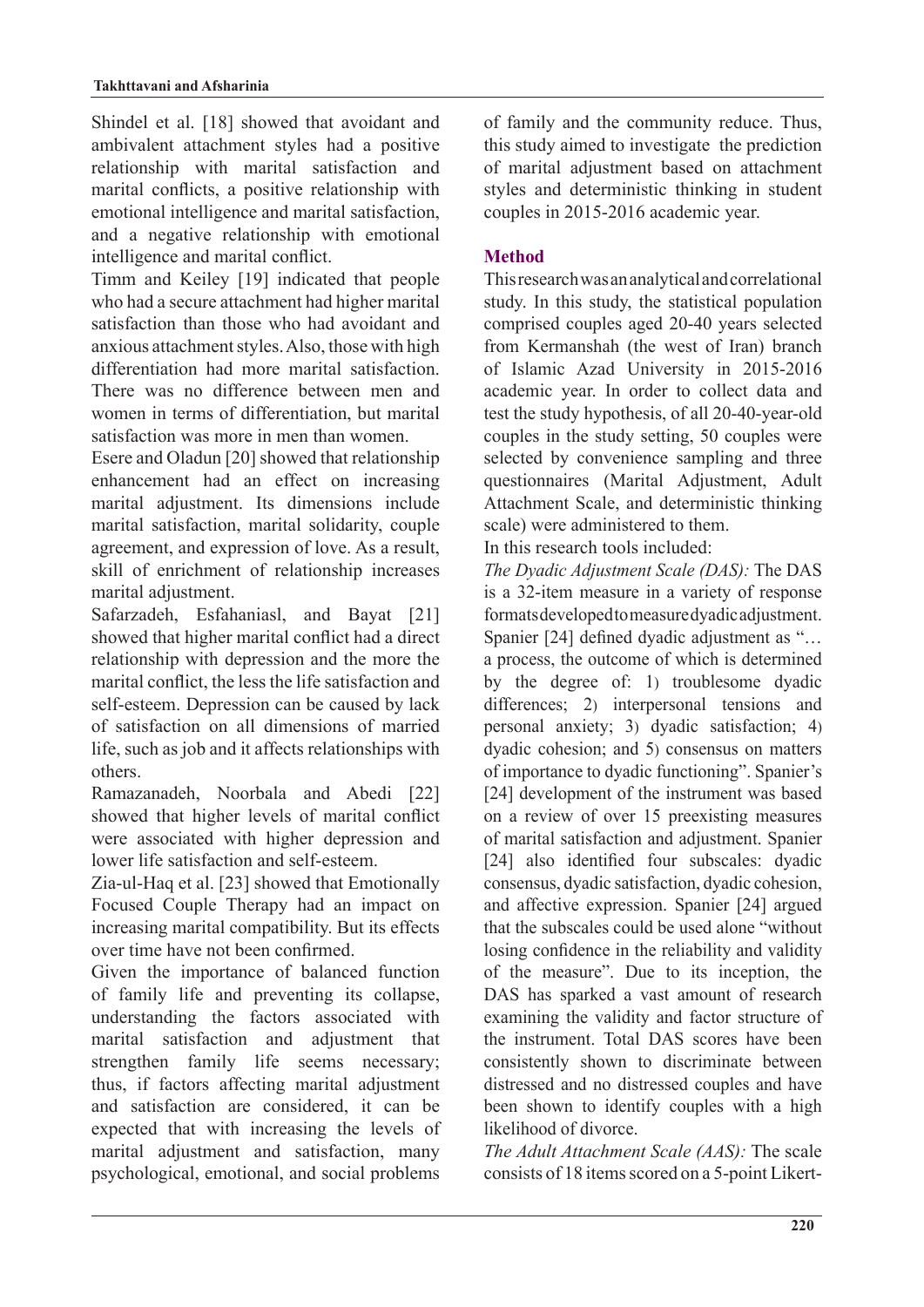type scale. It measures adult attachment styles named "Secure", "Anxious", and "Avoidant", defined as: secure = high scores on close and depend subscales, low score on anxiety subscale, anxious = high score on anxiety subscale, moderate scores on close and depend subscales, avoidant = low scores on close, depend, and anxiety subscales. Collins and read [25] reported Cronbach's alpha coefficients of  $0.69$  for close,  $0.75$  for depend, and  $0.72$  for anxiety subscales. Test-retest correlations for a 2-month period were  $0.68$  for close,  $0.71$  for depend, and 0.52 for anxiety subscales.

*Deterministic Thinking Questionnaire (DTO):* This was developed with the intention of measuring deterministic thinking based on the theories in relation with cognitive theories, Islamic viewpoints  $[26]$  and clinical experiences [27]. This scale has  $36$  questions, which are scored on a 4-point Likert scale ranging from  $l =$ "completely agree" to  $4 =$ "completely disagree". Thus, the increase in the score of an individual means the increase in the rate of deterministic thinking. For validating the questionnaire in two introductory and conclusive stages of the main project, exploratory, confirmative, and convergent factorial analyses have been used. The results of analyzing the main constituents show that the questionnaire consists of 5 factors which explain 38 percent of the variance on the whole These are General determinism, determinism in interaction with others, Philosophical determinism, determinism in future anticipation, and determinism in tragic events. The results of the confirmative factorial analysis approved the accuracy of collected data. The validity convergence of the deterministic thinking questionnaire is detected based on its correlation coefficient with the score of Beck's depression questionnaire. This amount obtained from the research sample by the calculation of the Pearson correlation coefficient in a group of 100 participants was equal to  $r = \frac{9}{33}$  that is statistically significant at a level lower than  $0.01$ . The validity of the whole scale was equal to  $(0.821)$  via internal consistency coefficient and it was equal to  $0.78$  by reassessing (for a week).

Descriptive statistics including frequency, percentage, mean, and standard deviation and inferential statistics including correlation tests (Pearson and regression) were used to analyze data. . After collecting the questionnaires, coding, and data entry, SPSS-19 software was used to analyze the data in significant level 95%. The researcher received from each participant a conscious  $/$  verbal satisfaction about the measurement of the study variables. For participants explained the advantages and disadvantages of participating in the study, the researcher's expectations of the samples, how to select the sample. The participants were assured that their personal information will remain confidential and not released. If any obstacle to the confidentiality of information occurred, the participants would be notified by the researcher in advance. The researcher was responsible for the privacy of participants and adoption of appropriate measures to prevent its spread. If any obstacle occurred to the confidentiality of information, the participants would be notified by the researcher in advance

## **Results**

In this study, the age of participants ranged between 20 and 44 years with the mean (standard deviation) of  $24.1$   $(3.22)$ . In terms of education.  $70(70\%)$  were Bachelor's degree  $(BA)$  students, 26 (26%) Master's degree  $(MA)$ students, and 4 PhD students  $(4%)$ . Economic level of 5 students  $(5\%)$  was low, 70 students  $(70\%)$  were in the middle level, and 25 students  $(25%)$  had high economic status.

**Table 1** Pearson correlation coefficients between attachment styles *adjustment marital and*

|                      |          | Marital adjustment |            |      |  |  |  |
|----------------------|----------|--------------------|------------|------|--|--|--|
| Variables            |          | Sig.               | r value    | Size |  |  |  |
| Attachment<br>styles | Secure   | 0.001              | $0.323**$  | 100  |  |  |  |
|                      | Avoidant | 0.264              | $-0.113$   | 100  |  |  |  |
|                      | Anxious  | 0.008              | $-0.262**$ | 100  |  |  |  |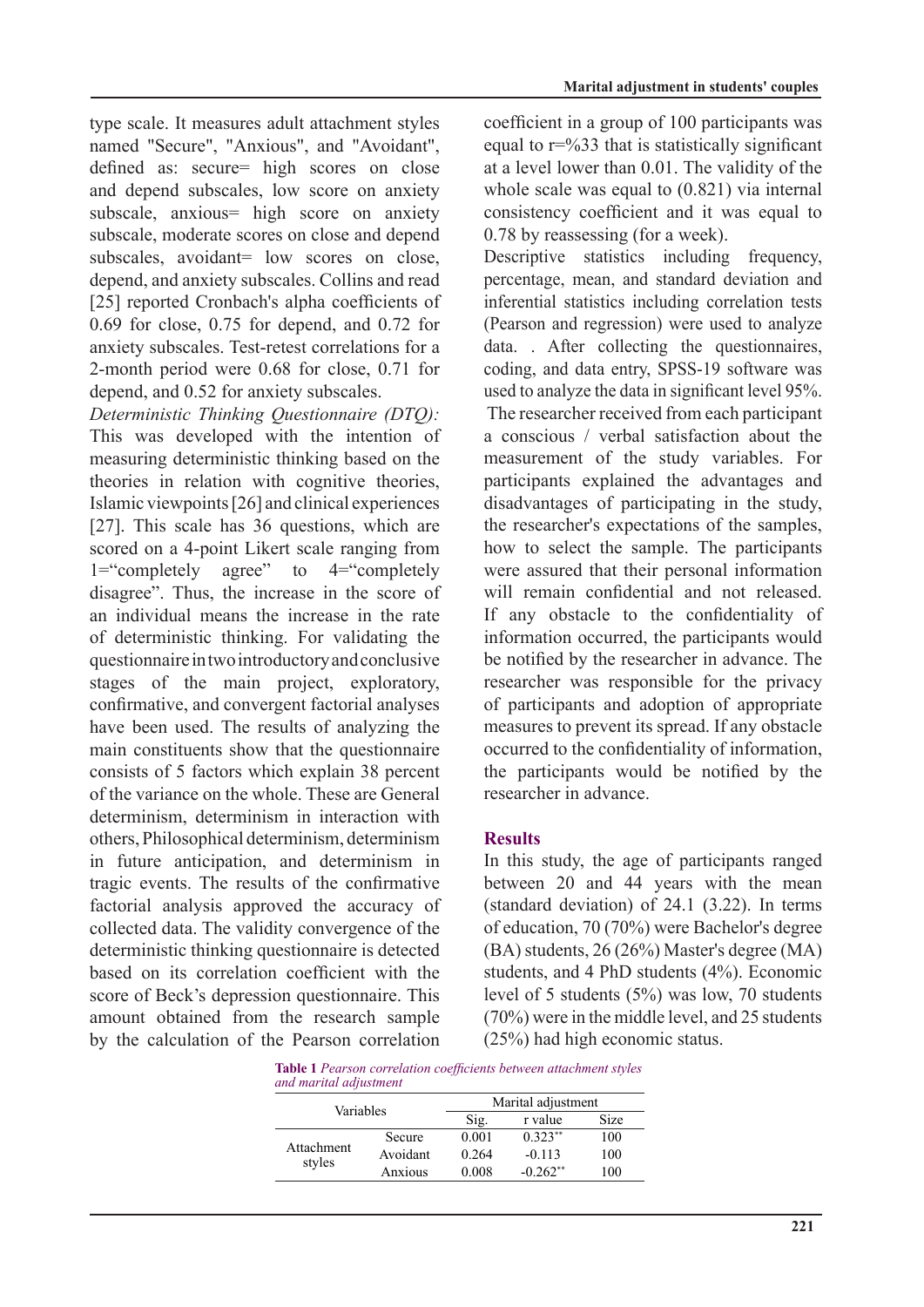As Table 1 shows, there was a significant positive correlation between secure attachment style and marital adjustment, which means that couples who have secure attachment style have more marital adjustment. Also, anxious attachment style and marital adjustment showed a significant negative correlation, which means that couples who have anxious/ ambivalent attachment style experience less marital adjustment. Furthermore, there was no correlation between marital adjustment and avoidant attachment style.

**Table 2** Pearson correlation coefficients between the components of deterministic thinking and *adjustment marital*

|                           | Marital adjustment                     |         |            |     |  |
|---------------------------|----------------------------------------|---------|------------|-----|--|
|                           | Sig.                                   | r value | Size       |     |  |
|                           | General determinism                    | 0.22    | 0.005      | 100 |  |
| Deterministic<br>thinking | Determinism in interaction with others | 0.05    | $-0.199**$ | 100 |  |
|                           | Philosophical determinism              | 0.01    | $-0.233**$ | 100 |  |
|                           | Determinism in future anticipation     | 0.001   | $-0.286**$ | 100 |  |
|                           | Determinism in tragic events           | 0.05    | $-0.019**$ | 100 |  |

The results of correlation analysis in Table 2 show that deterministic thinking in the interaction with others  $(-0.199)$ , philosophical deterministic thinking  $(-0.233)$ , Determinism in future anticipation  $(-0.286)$ , and Determinism in tragic events  $(-0.019)$  had a significant negative correlation with marital adjustment. This means that with enhancement of deterministic thinking, marital adjustment decreases. General deterministic thinking showed no correlation with marital adjustment.

**Table 3** Variance analysis of regression related to attachment styles and marital adjustment

| Source of<br>variance | Sum of Squares | df | Mean Square | F    | Sig. | R       | $\mathbf{R}^2$ | SЕ   |
|-----------------------|----------------|----|-------------|------|------|---------|----------------|------|
| Regression            | 1207.218       |    | 1207.218    | 5476 | 0.02 | $-0.34$ | 0.11           | 6.81 |
| Residual              | 21605          | 98 | 220.462     |      |      |         |                |      |
| Total                 | 22812.510      | 99 |             |      |      |         |                |      |
|                       |                |    |             |      |      |         |                |      |

Based on the results of Table 3, the observed F-value (5.476) is significant at  $p \ge 0.05$  and  $11\%$  of the variance of marital adjustment is explained by attachment styles  $(R^2=0.11)$ .

|  |  | Table 4 Variance analysis of deterministic thinking and marital adjustment |  |  |
|--|--|----------------------------------------------------------------------------|--|--|
|  |  |                                                                            |  |  |

| Source of variance | Sum of Squares | df | Mean Square | н     | Sig. |         | $\mathbb{R}^2$ | SЕ   |
|--------------------|----------------|----|-------------|-------|------|---------|----------------|------|
| Regression         | 261.875        |    | 261.875     | 1.138 | 0.04 | $-0.29$ | 0.09           | 6.77 |
| Residual           | 22550.635      | 98 | 230.109     |       |      |         |                |      |
| Total              | 22812.510      | 99 |             |       |      |         |                |      |

According to Table 4, the observed  $F$  value  $(1.138)$  is significant at p > 0.05 and 9% of the variance of marital adjustment is explained by deterministic thinking  $(R^2=0.09)$ .

**Table 5** Regression coefficients of marital adjustment with respect to *attachment styles and deterministic thinking* 

| Variables                | В       | B        | t statistic | Sig.  |
|--------------------------|---------|----------|-------------|-------|
| Constant                 | 120.785 |          | 7.053       | 0.000 |
| <b>Attachment Styles</b> | 1 729   | $-0.242$ | $-2.462$    | 0.01  |
| Deterministic thinking   | 1.198   | 0.230    | 1319        | 0.02  |

As Table 5 shows, attachment styles and deterministic thinking can significantly predict marital adjustment ( $p<0.05$ ). Also, given that the coefficient between the predictor variable and deterministic thinking is positive, so less deterministic persons have higher marital adjustment. Also, considering the coefficient between the predictor variable and attachment

styles, people with secure attachment styles have more marital adjustment.

#### **Discussion**

The results showed a positive significant relationship between secure attachment style and marital adjustment, which means that couples that have secure attachment style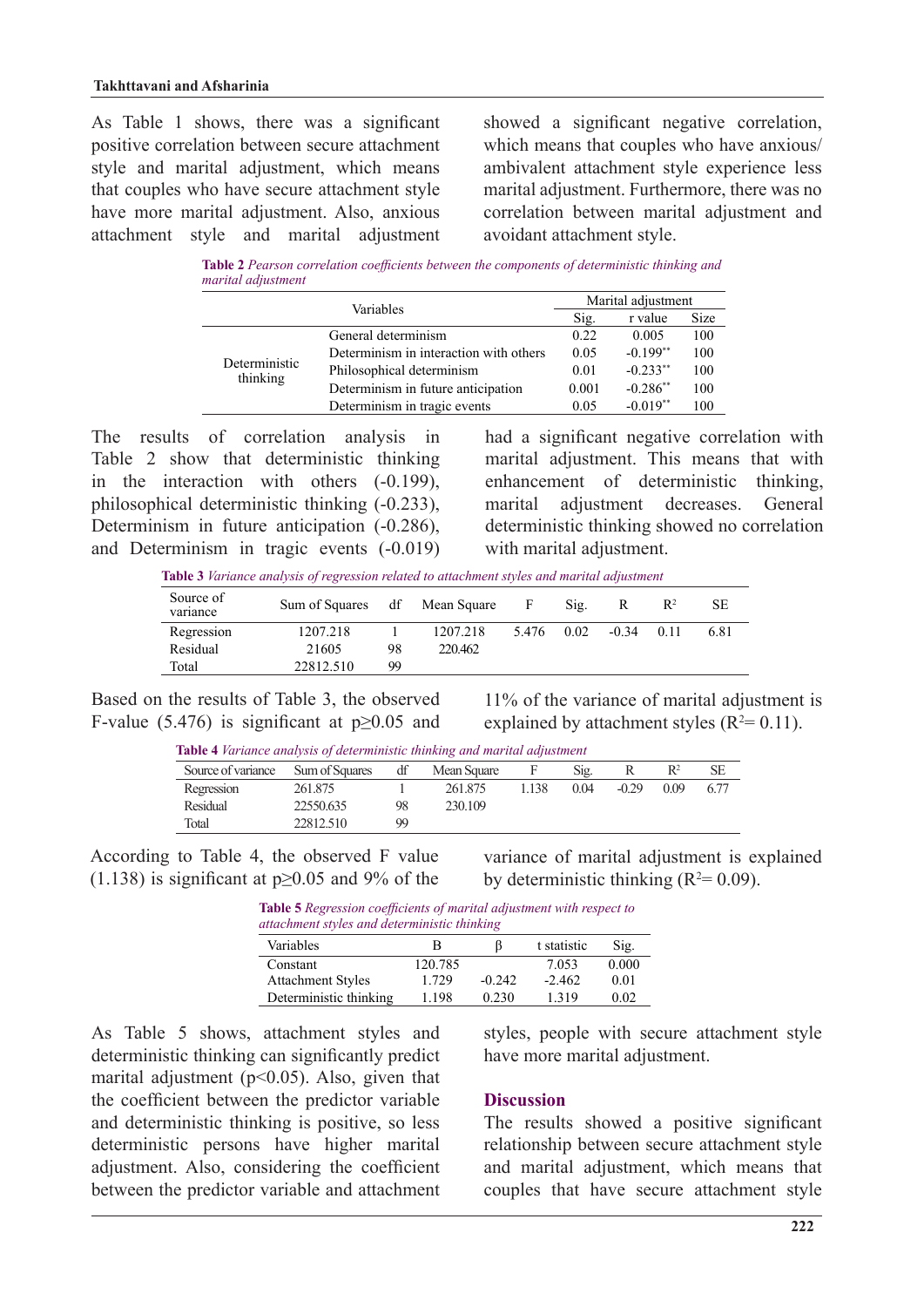experience more marital adjustment. This is consistent with the findings of Greil  $[28]$ , Lopez, Riggs, Pollard, Hook [29], Porter, Keefe Davis, Rumble, Scipio, Garst [30], Perry, Ettinger, Mendelson, Le [31], and Mondor, McDuff, Lussier, Wright [32].

It can be said in the explanation of this finding that the attachment style is a fundamental and effective structure in interpersonal relationships. Attachment-based strategies include procedural and declarative knowledge about oneself, others and adjustment of emotions. The declarative knowledge includes optimistic beliefs about control of distress and trust in the good intentions of others and a sense of personal competence to deal with threats [33,34]. These beliefs are the core elements of secure attachment, resulting in a positive interaction of the individual and attachment images. During such interactions, the individual learns that distress can be controlled and external barriers can be eliminated [35]. S/he also realizes that others can have good intentions in their relationships. Gaining knowledge that falls within security strategies of attachment has rules. When the person is in difficult situations, one seeks help and support of others seeking in order to eliminate distress by such support and peace. Relatively secure people have learned that their behavior can reduce distress and break down barriers and getting help from others when threatened is an effective strategy to reduce distress  $[36]$ .

The relationship problems are manifestations of failure in having sense of security in the relationship, or failure in the satisfaction of attachment needs. Turmoil in relations between spouses occurs a result of failure of the relationship in which one or both of the couples are looking for a safe anchor  $[37]$ . The lack of a secure anchor for a spouse may significantly degrade the marital adjustment and satisfaction. Anxious people are likely to have activated attachment system frequently for prolonged periods of time. This would lead to a sense of being threatened, even in the face of events that are not considered a threat by other adults naturally [38].

According to cognitive views, mental health and illness depend on the manner of perception and interpretation of the world and surrounding environment. According to such view, the quality of experience of the reality is determined by perception. The closer the perception of the surrounding environment and its reflection in the mind to the reality, the more logical and mentally healthier the relation of the individual with the environment and the way s/he reacts to the events [39].

The human's relationships with the world are not always direct and away from the influence of subjective factors; but the mental structures and the laws governing the perception interfere with the process of relation of mind with outside world that lead to common consequences in the social dimension such as misunderstanding in interpersonal relationships [40].

According to the cognitive model, content of perceptions and inferences of any person form as a result of relatively stable underlying cognitive schemas or structures like individual structures Schema contains fundamental beliefs about human nature and their relationships, which are relatively stable and may even become inflexible. Many schemas related to relationships and interactions of couples are learned in early years of life and from primary sources such as primary family, customs of life, the media, and the early emotional experiences and other relationships. According to attachment theorists, communication patterns of "self" with others are schemas that are affected by automatic thoughts and emotional responses in the face of important people in life  $[41]$ . In addition to the schema that brings to a relationship with them, each of couple members creates schemas that are specific to such relationship.

Marital conflict occurs when the spouses are not able to satisfy the attachment needs of each other. The turbulent marital relations, in fact, represent a failure of the couple in communication with secure attachment models. The spouses create emotional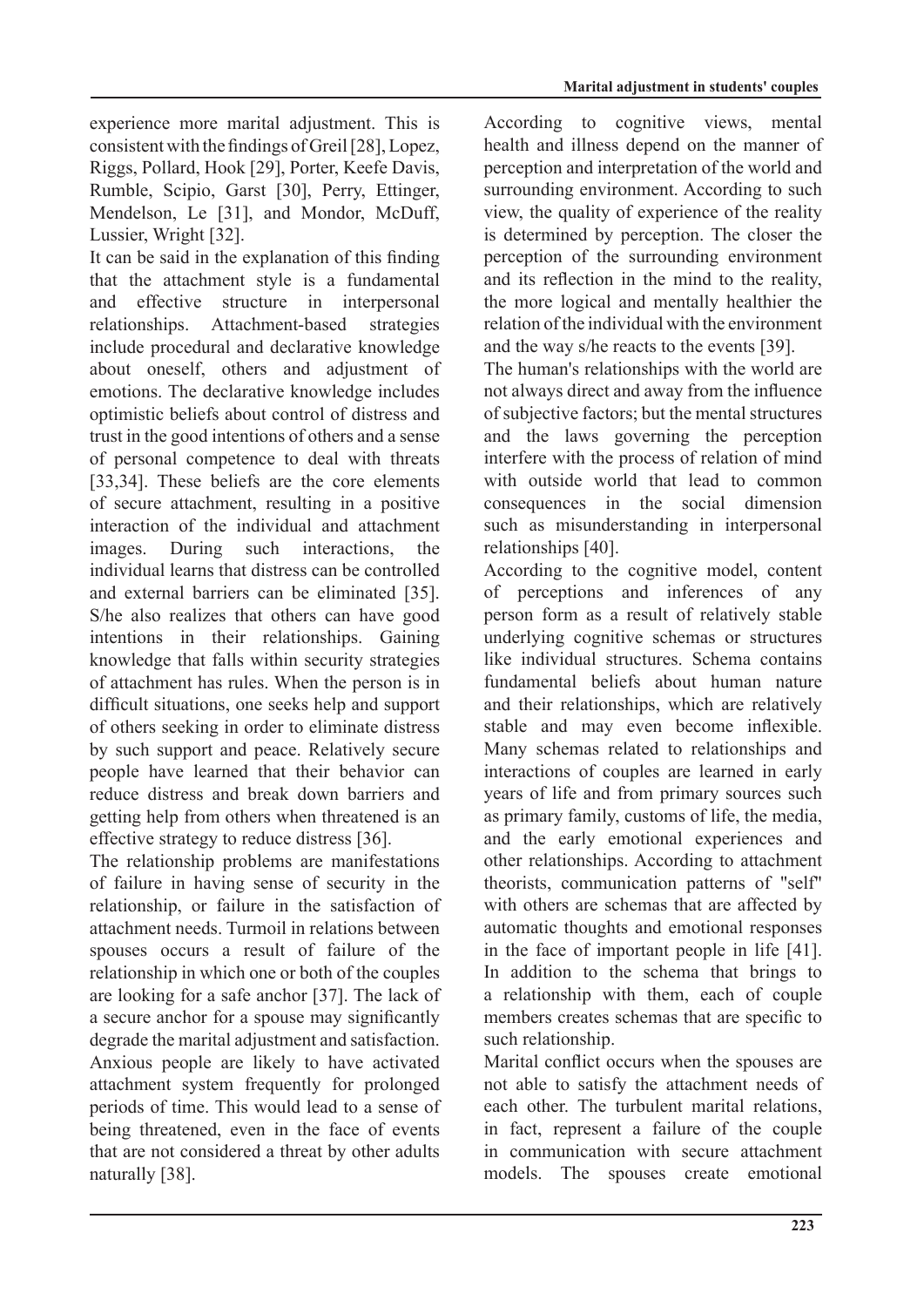responses such as fear, anxiety, and despair rather than satisfying each other's attachment needs. Failure causes the initial emotional responses to become secondary emotional responses such as anger, hostility, revenge, and guilt which in turn, reduce level of marital adjustment [42].

### **Conclusion**

In fact, people with insecure attachment styles (avoidant and anxious) face trouble in their intimate relationships in very early stages and inject negative emotions in their relationships. Thus, given the critical role of attachment styles in intimate relationships like marriage, it is expected that martial adjustment and marital satisfaction be predicted based on attachment styles. Today, most couples' problems are caused by such cognitive distortions. Identifying such cognitive distortions by couples or even therapist can be a step towards resolving such distortions.

#### **Acknowledgements**

Authors would like to thank the participants who kindly collaborated in this project.

## **Contribution**

"The authors declared that they have no competing interests."

#### **Conflicts of Interest**

"The authors declare that they have no competing interests."

## **Funding**

The author(s) received no financial support for research, authorship, and/or publication of this manuscript.

#### **References**

1- Smith TW, Baron CE, Grove JL. Personality, emotional adjustment, and cardiovascular risk: Marriage as a mechanism. *J Pers* 2014, 82(6): 502-14.

2- Dryden C. Being married, doing gender: a critical analysis of gender relationships in marriage. London: London Routledge; 1999. pp: 25-40.

3- Lamela D, Figueiredo B, Bastos A, Feinberg M. being, parenting quality and children's psychological Typologies of post-divorce coparenting and parental welladjustment. *Child Psychiatry Hum Dev* 2016; 47(5): 716-28.

4- Zerach G, Greene T, Solomon Z. Secondary traumatization and self-rated health among wives of former prisoners of war: The moderating role of marital adjustment. *J Health Psychol* 2015; 20(2): 222-35.

5- Camisasca E, Miragoli S, Di Blasio P. Is the relationship between marital adjustment and parenting stress mediated or moderated by parenting alliance? EJOP2014; 10(2): 235-54.

6- Teti DM, Crosby B, McDaniel BT, Shimizu M, Whitesell CJX. Marital and emotional adjustment in mothers and infant sleep arrangements during the first six months. Monogr Soc Res Child Dev2015; 80(1): 160-76.

7- Arshad M, Mohsin MN, Mahmood K. Marital adjustment and life satisfaction among early and late marriages. *JEP* 2014; 5(17): 83-90.

8- Carr D, Freedman VA, Cornman JC, Schwarz N. Happy marriage, happy life? Marital quality and subjective well-being in later life. *J Marriage Fam* 2014;  $76(5)$ : 930-48.

9- Bögels SM, Hellemans J, Van Deursen S, Römer M, Van der Meulen R. Mindful parenting in mental health care: effects on parental and child psychopathology, parental stress, parenting, coparenting, and marital functioning. *Mindfulness* 2014; 5(5): 536-51.

10- Galovan AM, Holmes EK, Schramm DG, Lee TR. Father involvement, father-child relationship quality, and Satisfaction with family work actor and partner influences on marital quality. *J Fam Issues* 2014; 35(13): 1846-67.

11- Chung MS. Pathways between attachment and marital satisfaction: The mediating roles of rumination, empathy, and forgiveness. Pers Individ Dif 2014; 30(70): 246-51.

12- Taycan SE, Kuruoglu AC. The evaluation of the relationships between marital adjustment, attachment styles, temperament and character features. Turk Psikiyatri Derg 2014; 25(1): 9-18.

13-Lowell A, Renk K, Adgate AH. The role of attachment in the relationship between child maltreatment and later emotional and behavioral functioning. *Child Abuse* Negl<sub>2014</sub>: 38(9): 1436-49.

14- Chung MC, Jalal S, Khan NU. Posttraumatic stress disorder and psychiatric comorbidity following the 2010 flood in Pakistan: Exposure characteristics, cognitive distortions, and emotional suppression. *Psychiatry* 2014; 77(3): 289-304.

15- Jensen TM, Willoughby BJ, Holman TB, Busby DM, Shafer K. Associations between family and interpersonal processes and emerging adult marital paradigms: does adult attachment mediate? *J Adult* Dev2015; 22(1): 50-62.

16- Navidian A, Bahari F. The impact of mixed, hope and forgiveness focused marital counselling on interpersonal cognitive distortions of couples filing for divorce. J Psychiatr Ment Health Nurs 2014; 21(7):658-66.